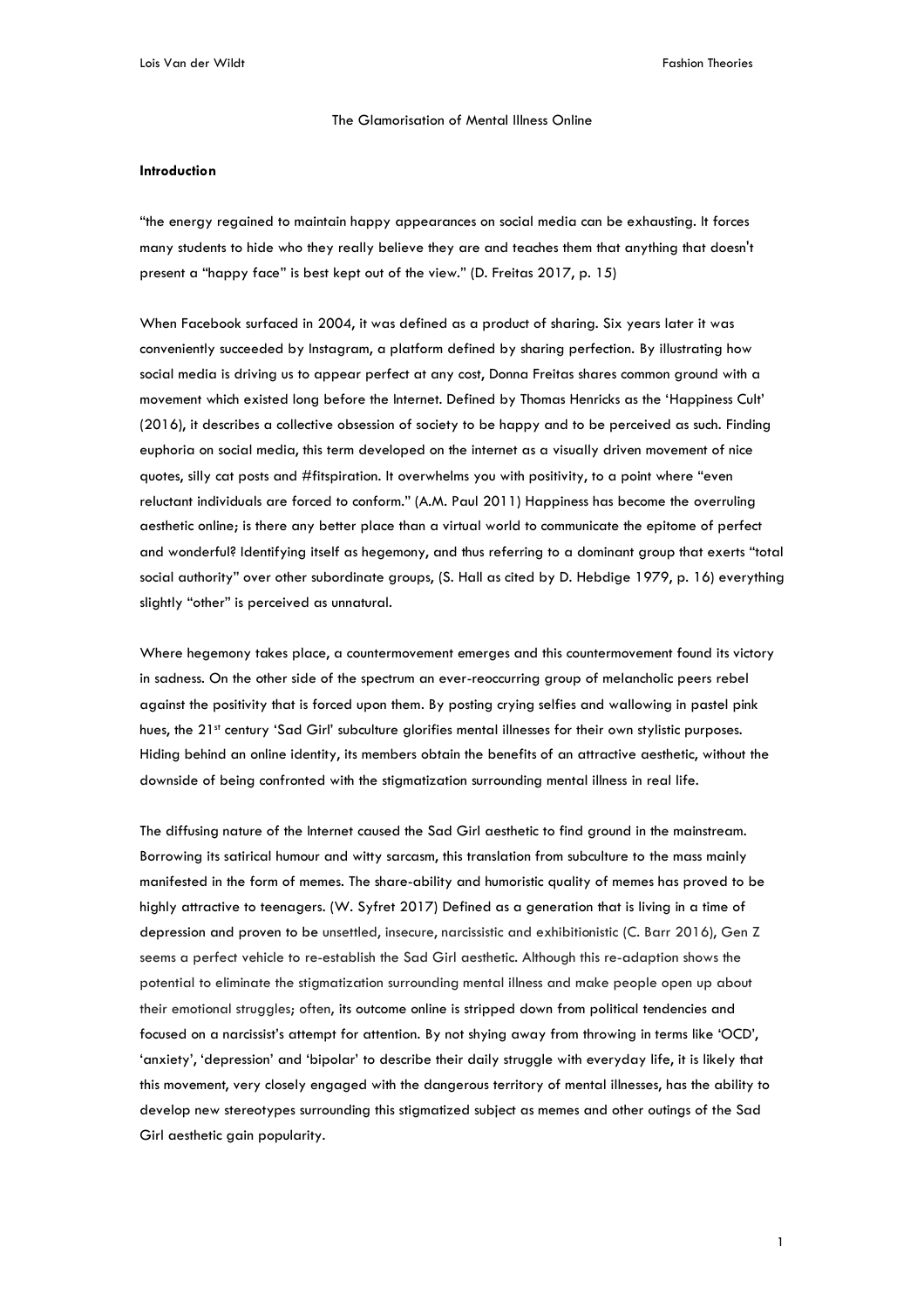# **Theoretical Framework**

#### **Case Studies**

To gain knowledge on the 21st century Sad Girl subculture and its aesthetics, the circulation of its reputation within mass media and the ways it has produced methods for the mainstream to popularize its aesthetic, I looked at two examples of Sad Girls that use different social media platforms to communicate their aesthetic and different motivations to adopt a Sad Girl persona online. Both have the prospect to deliver unique insights to my research.

Arguably the most iconic in providing a sad alternative to online's overwhelming amount of positivity display in the form of Tweets, Twitter phenomenon @SoSadToday gained substantial popularity due to her ironic and gimmicky character. By applying this humour to her struggles with mental illness, it prospers an opportunity for teenagers to feel comfortable to talk about mental illnesses in a more casual way. @SoSadToday's anonymity on Twitter illustrates an example of "sad" as an extension of online identity without being linked to an offline persona. It also perfectly illustrates the communication of mental illness through the use of humour and satire.

The second "Sad Girl" I have researched has been called the "patron Goddess" of the Sad Girl subculture. Audrey Wollen created an online performance on Instagram to empower and unite women. Consciously using the Sad Girl aesthetic to rebel against the repressing of female emotions and the idea that girls have to be "happy and passive", Wollen made headlines by promoting her Instagram presence not as an act of narcissistic panic but one of feminist resistance. This might provide interesting insights when combined with the online 'Happiness Cult' and shows qualities of offering a countermovement towards the pressure to be perceived as perfect online.

#### **Theory**

Approaching the portrayal of happiness on social media as the norm online, I've conducted research into this phenomenon by mainly looking at the article 'The Happiness Cult' by Thomas Henricks and reading the book 'The Happiness Effect: How Social Media Is Driving a Generation to Appear Perfect at Any Cost' by Donna Freitas.

In the article 'The Happiness Cult' Henricks describes society's urge to be happy before the Internet existed, and briefly touches upon the expression of happiness to others through appearance. This illustrates that the attractiveness of being happy and the preference towards people that appear happy are not constructs that are created through the Internet, but deeply embedded in our culture which might lead to different insights when looking at its expression on social media.

The book 'The Happiness Effect: How Social Media Is Driving a Generation to Appear Perfect at Any Cost' describes the construction of pressure on teenagers to appear happy online and the negative effects this has on their well-being. Within the book, she touches upon the oppression of sad emotions and the effects of deviating from a positive image online which might lead to mental health problems amongst teens. These ideas demonstrate the problems surrounding the stigma around expressing mental health problems and the need for a countermovement, which supports my approach to illustrate the Sad Girl subculture as a countermovement.

Focussing on the Sad Girl subculture's aesthetic as its strongest weapon and possible vehicle for the glamorisation of mental illness, I used Dick Hebdige's book 'Subculture – The Meaning of Style' as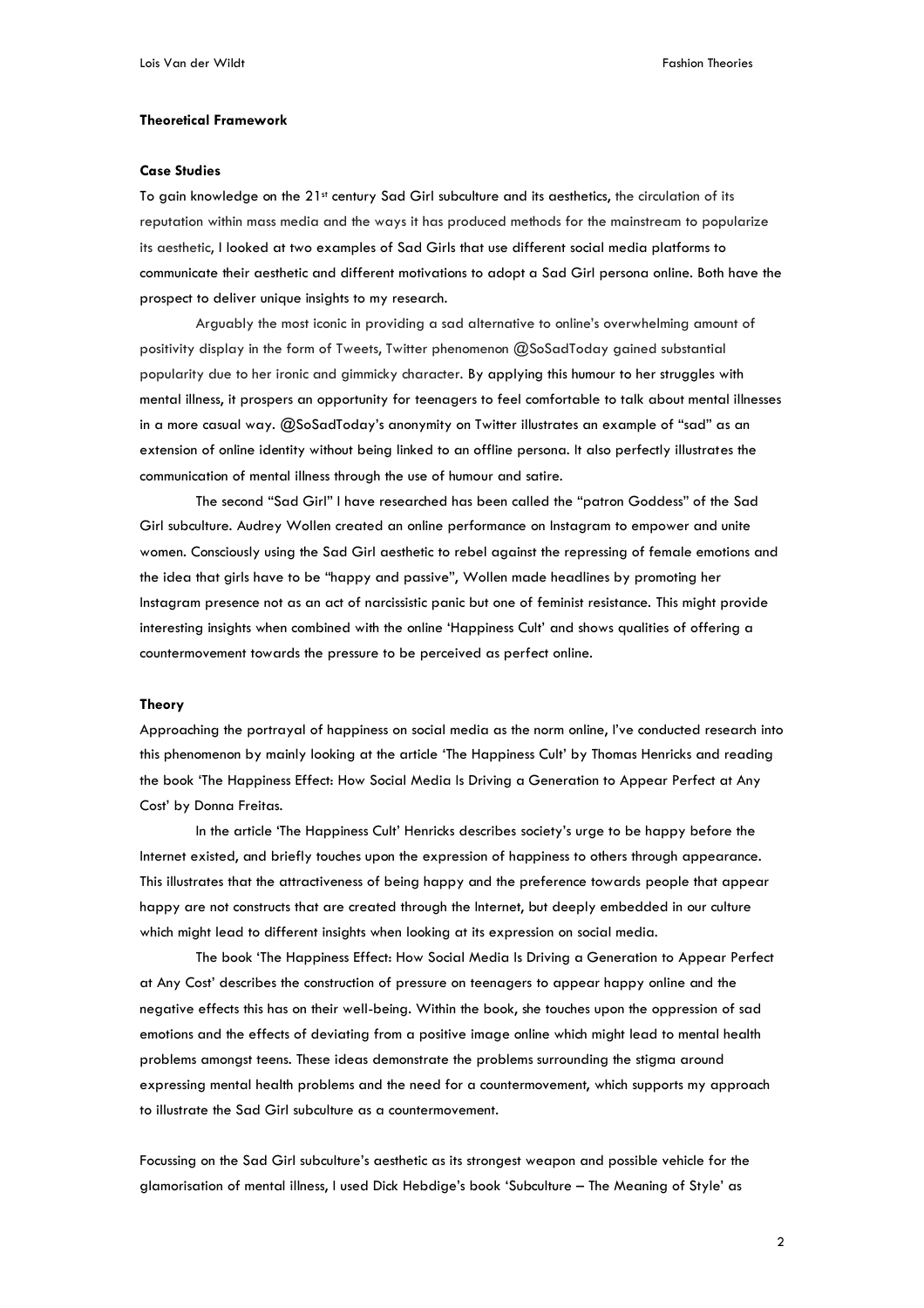theoretical source for approaching this subculture. Focussing on the relationship between subculture and style, Hebdige's explanation on the process from hegemony to subculture to eventually the mainstream is extremely useful when looking at the glamorisation and creating of new stereotyping surrounding mental illnesses.

To illustrate teenagers' online behaviour and motivations, I will make use of the book 'It's Complicated' by Danah Boyd. Consulting the work of psychologist Sherry Turkle and sociologist Ervin Goffman amongst others, Boyd explores the social lives of networked teens through themes such as privacy, context and danger. Although the book is written in 2014 and focusses on American youth, Boyd describes fundamental insights of teenagers' motivation for online sharing that are still very relevant today, only now this online sharing is being conducted on different social media platforms. When talking about the subject 'danger', Danah Boyd dedicates a significant part of her book to the sharing of teenage struggles which very much correlates with my research and provides very interesting insights when combined with the topic of this paper.

#### **Methodology**

In this paper, I aim to analyse the shift from mental illness as a taboo subject to mental illness as an accessory of online identity construction.

I will first look at social media platforms and what is considered the hegemony amongst these platforms. Analysing the idea of the 'Happiness Cult' and applying this concept online, I consider this online movement as the norm. After establishing the norm, I will try to answer my main research question: "How did social media manifest the glamorisation of mental illnesses?" by diving into two possible ventures. First, I will look at the 21<sup>st</sup> century Sad Girl subculture, its characteristics, aesthetic, motivations and its transition to the mainstream. Simultaneously, I will analyse teenagers' motivations for online sharing, their correlation with the popularisation of sharing mental illnesses as well as their potential to provide a countermovement to the online 'Happiness Cult' and the stigmatization of mental illnesses.

Knowledge on the possible consequences of the glamorisation of mental illness and the construction of this movement in our social media driven society can lead to insights into further creation of stereotyping within a generation that is interlinked with a high rate of mental illness and that cultivates their image by reducing everything as an accessory of their identity.

# **Limitations**

The 21<sup>st</sup> century Sad Girl subculture is made up almost exclusively of female teenagers and adolescents, communicating the Sad Girl aesthetic with a feminist fight against the "happy passive girl" stereotype as hidden agenda.

This trend continues within the mainstream equivalent of this movement. As the communication of sad memes and the usage of sad as an extension of online identity construction is conducted mainly by female teenagers. Because of this fact, I have mainly focused my research on the sharing behaviour of teenage girls on social media.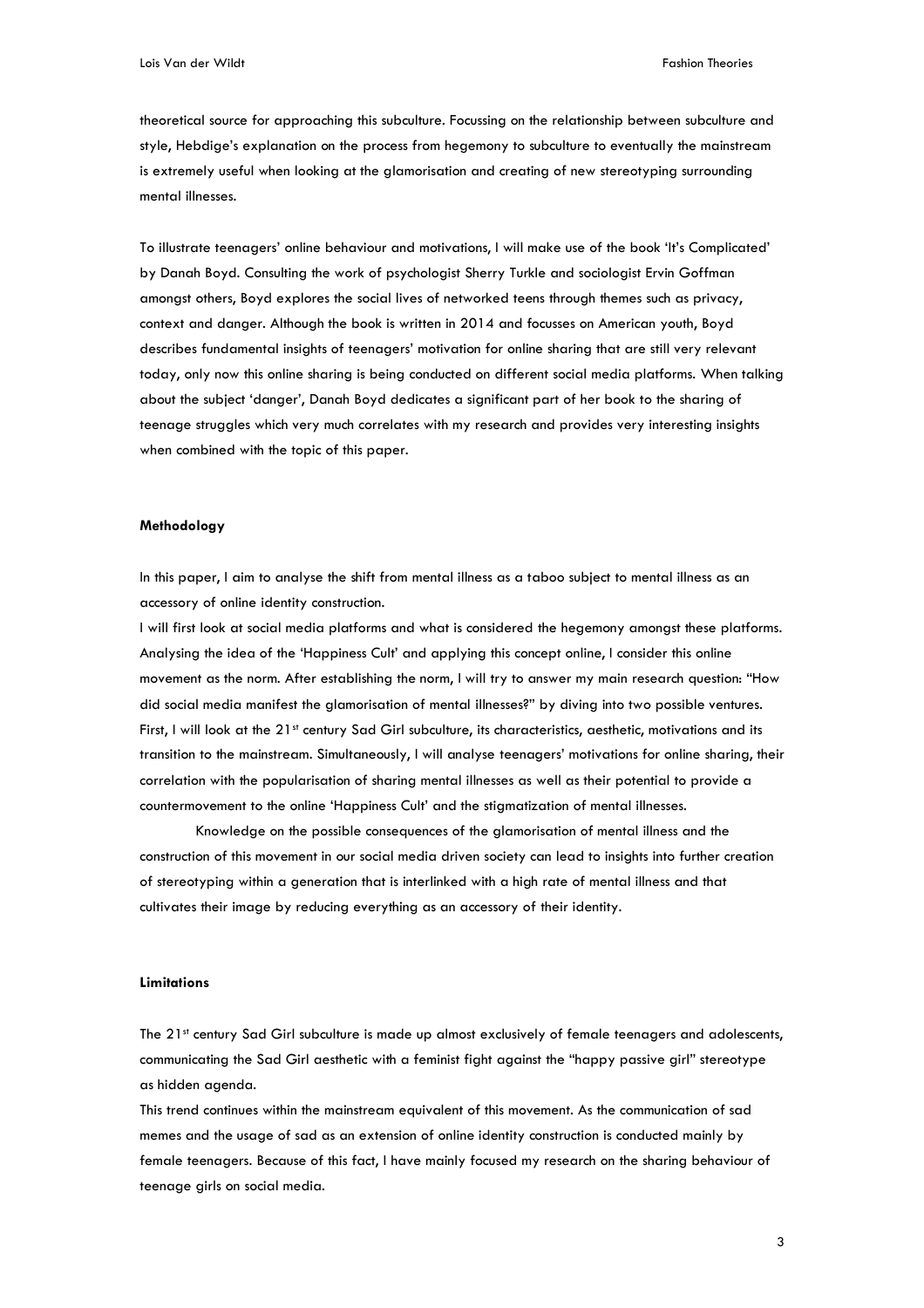# **Discussion**

#### **1. The Online 'Happiness Cult'**

#### **Society and the Attractiveness of Happiness**

"In every way, it seems, optimists bask in the sunshine of the world's approbation, while pessimists mope in the shadows." (A.M. Paul 2011)

The original term 'Happiness Cult' (T. Henricks 2016) was used to describe society's quest for happiness through leisure. Henricks (2016) explains a shift within the meaning of the good life, claiming it has lost is connection with "doing good" and became associated with the self-centred "feeling good". The "cult" part, he claims comes from the obligatory factor this leisure brings to society. "It is the community of similarly engaged others that proclaims the value of these activities and ensures that they are pursued. If once voluntary, leisure now obligates. Nor is it leisurely. Sad is the person who cannot mix at a party; … He or she must not embarrass the side when competing in the game of the moment." (T. Henricks 2016) Martha Wolfenstein calls this phenomenon 'fun morality'. She explains "in such ways the self is decorated and made attractive to others. Everyday living, so many of us believe, should be punctuated by pleasure-centred "events." Aesthetic realization is its grand prize." (M. Wolfenstein as cited by T. Henricks 2016)

#### **The 'Happiness Cult' and Online Identity Construction**

"Getting 'likes' is a central part of the performance of perfection and positivity. Not only does it prove that you "are", but it also is a quantifiable mark of success and affirmation. on the flip side, the inability to obtain quantifiable public approval is a source of shame." (D. Freitas 2017, p. 41)

Online, this search for happiness and this aesthetic realisation is reduced to kittens, puppies, babies and smiles. Facebook evolved from an outlet for minor thoughts and connector to close friends to a concoction of pure bliss and a parading of life fulfilment. Instagram makes this parading about visual perfection; Twitter screams "happy thoughts". Reducing happiness to 'likes' as the ultimate form of acceptation, this voyeuristic idea of displaying and absorbing happiness allows no space for sad stories or impure commentary. Keeping up appearances as a core of social media sites implies the pressure for a positive representation of the self.

In the time Facebook was still used as the main platform to communicate this happy alternative to life, a phenomenon called 'Facebook depression' (P. Newton 2012) started surfacing on the Internet, a type of depression that occurred when spending too much time looking at the profiles of people's perfect online presentation. Its effects were described as "feelings of dejection about the pathetic state of one's own life." (P. Newton 2012) A possible solution followed by this same author, saying: "One way to break the vicious cycle would be to all suddenly get brutally honest on Facebook. Or we could simultaneously, by general agreement… go back to communicating by old-fashioned methods, where we're not so inclined to aggressively promote the idea of our own happiness. But we would have to do it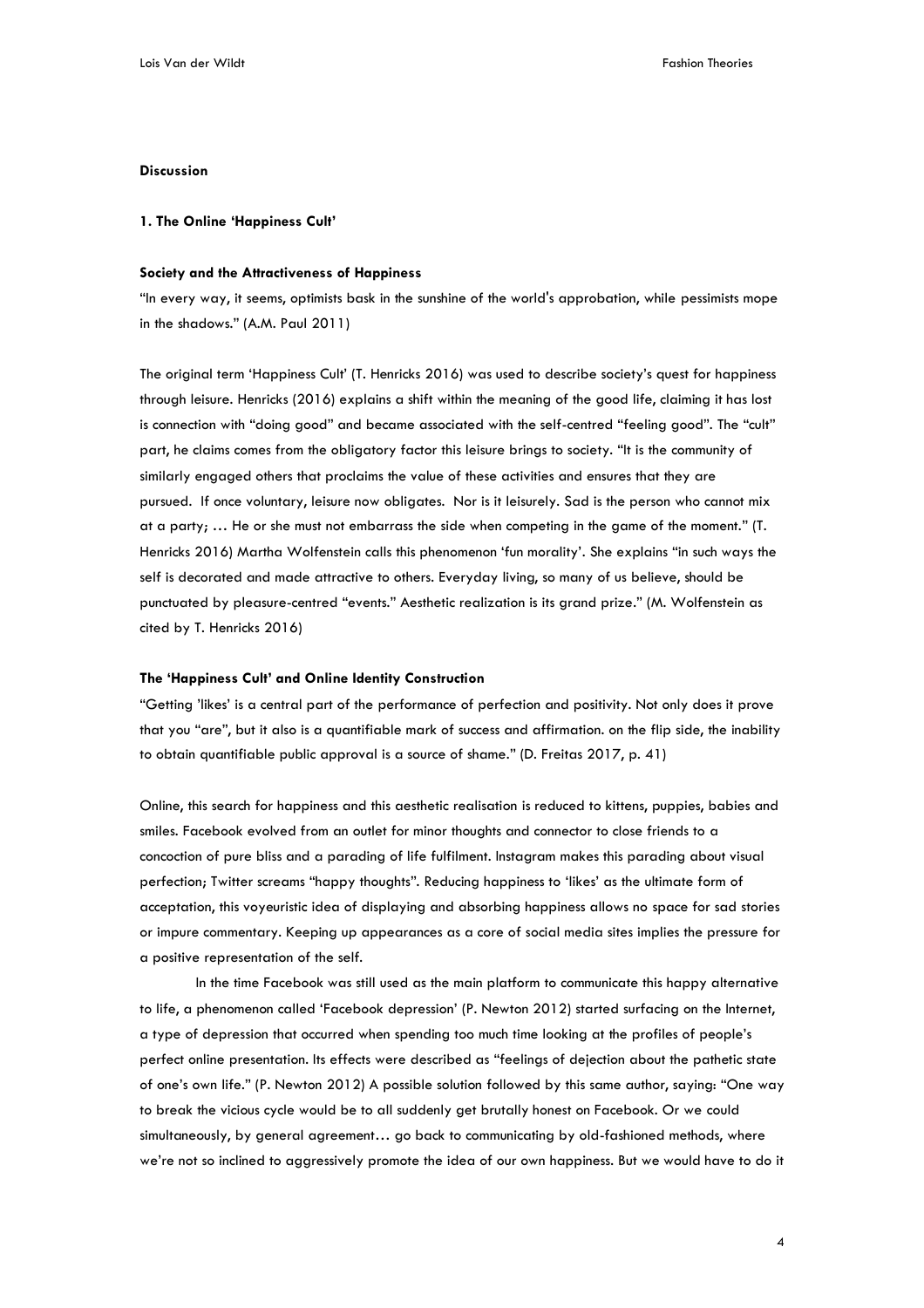collectively, like a movement." Little did she know this movement would spread over other platforms to come, and reach its peak five years later.

Deemed as the platform of utter visual perfection, Instagram is a highly popular outlet to share all things positive. The fact that its aesthetic often contradicts the reality of everyday life does not keep people from using Instagram as a vehicle to endorse a happy self. "The only purpose of Instagram is to promote the highlights of your life, and often people will focus on parties, holidays, times with friends. My own posts rarely reflect my feelings when I am sad, depressed or lonely and entirely reflect the positive side of my life." (W. Roberts as cited by C. Fishwick 2016) Responsible for what drove the online "Happiness Cult" to a set aesthetic of expensive atleisure wear and vegan foodporn, it shuts down any possible attempt to an alternative and arguably more authentic representation of life. To illustrate an example of this shutdown is the unpopularity of the app Beme. Beme started off as an "authentic" social platform, set up in a way that would prevent users from curating content or creating "fake" versions of their lives. (M. Hacket 2016) The app recognized the change in representation online and saw the opportunity to provide a more "real" alternative. However after one year, the app announced its end, stating: "From the beginning, we set out to build a more honest way of sharing lives and experiences from around the globe. With your help, we did. We can't thank you enough for being a part of Beme." (Beme.com n.d.)

## **Happiness as The Norm**

"Provocative opinions get you rejected by friends and acquaintances, and perhaps even by the employer of your dreams…The importance of appearing happy on social media - the duty to appear happy - even if you are severely depressed and lonely is so paramount that nearly everyone I spoke to mentioned it at some point." (D. Freitas 2017, p. 15)

As the standard on SNS is very clearly communicated, what deviates from this representation is treated as unpopular, and the person behind this aesthetic "misfit" is immediately brushed off as undisciplined and unambitious, subsequently punished with the withdrawal of likes and followers. Barbara Ehrenreich (as cited by B. Appleyard 2015), the author of 'Smile or Die: How Positive Thinking Fooled America and the World.' claims that "If optimism is the key to material success, and if you can achieve an optimistic outlook through the discipline of positive thinking, then there is no excuse for failure." This label "failure" that gets forced upon people when not expressing happiness is consequently an effect of the judging qualities of social media. "The funny part, though, is that we're all doing it to each other. The same people who are making you feel like a loser because you don't have children are feeling like losers looking at your profile because you go on such exotic trips." (P. Newton 2012)

Adopting the dominant and commercialised image of happiness that has been projected in mass media from the start, social media developed hegemony around the 'Happiness Cult', establishing the rule of strictly positive identity construction as the norm online. When this norm becomes internalised, there is a tendency towards feeling inferior when not feeling happy all the time, or at least being very good at faking it.

# **2. The Sad Girl Subculture**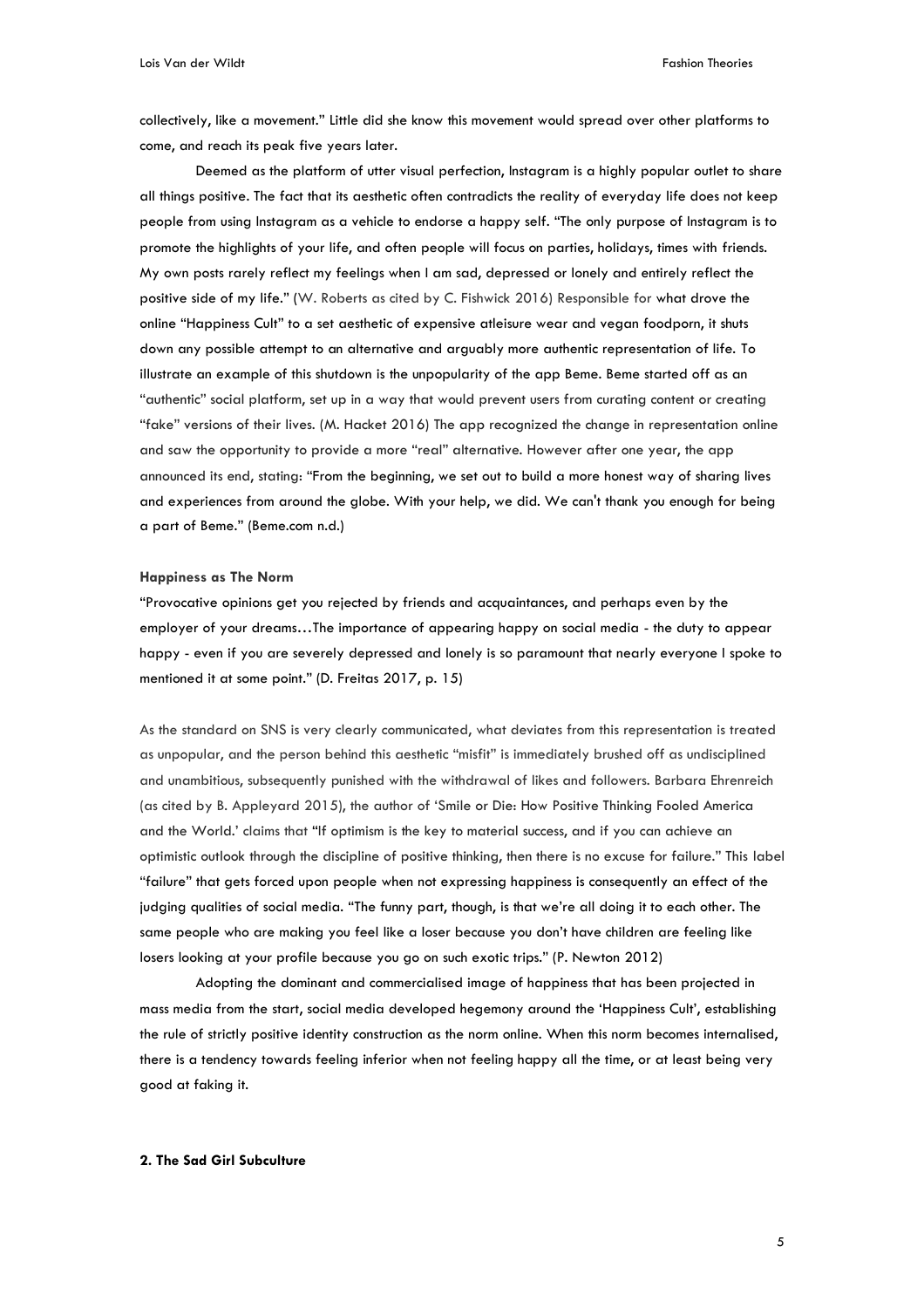"They [subcultures] go against the grain of a mainstream culture whose principal defining characteristic is a tendency to masquerade as nature, to substitute 'normalized' for historical forms, to translate the reality of the world into an image of the world which in turn presents itself as if composed according to 'the evident laws of the natural order.'" (R. Barthes as cited by D. Hebdige 1979, p. 102)

Where dominant culture appears, it automatically stimulates the existence of subcultures to object it. Treating the online 'Happiness Cult' as the norm, everything purposefully "other" becomes a merit for rebellion. The Sad Girl subculture, a group of peers that champions the wallowing in sadness is the literal embodiment of a rebellion towards happiness. Discussing the topic of sharing sadness in a context of hegemony and subculture, it is evident to analyse Dick Hebdige's book 'Subculture – The Meaning of Style' as a parallel structure to my own discussion. Specifically, I will use his understanding of how a subculture comes to being and defies hegemony, how it roots itself into style, and how eventually it submerges into mainstream.

# **A Voice for the Sad Girl**

"Hegemony can only be maintained so long as the dominant classes succeed in framing all competing definitions within their range." (S. Hall as cited by D. Hebdige 1979, p. 16)

By sharing emotional struggles online, the Sad Girl subculture challenges the idea that there is a place for negative thoughts other than behind closed doors. Although not the first teenagers to share their emotions, Emo's and Goths being the most well-known examples of this, the Sad Girl subculture has developed itself right in time to take over the Internet. Having found a steady habitat in the realms of the world-wide web, Sad Girls have created a community, a voice of their own. This voice is one that moves past the Sad Girl stereotype communicated in films or series, giving these teenagers the leverage to completely be in control of their own identity.

To get a better understanding of what this voice entails, it is evident to look at examples of Sad Girls online.

#### **Establishing a Stereotype**

"The challenge to hegemony which subcultures represent is not issued directly by them. Rather it is expressed obliquely, in style." (D. Hebdige 1979, p. 17)

Establishing herself on Instagram as 'tragic queen', Audrey Wollen identifies her online persona through the Sad Girl subculture and has been claimed the leader of it after she gained popularity. Crying selfies (fig. 1), photos of bruises, and various shades of pink adorn (fig. 2) her Instagram account. Expressing a resolute negative opinion on society and life in a rather sarcastic tone, her profile meets what could be thought off as the ultimate Sad Girl. Choosing to display herself through the social media platform Instagram, the overall look of her profile radiates a narcissistic focus, as eighty per cent of her posts are selfies.

Evaluating the Twitter account of @SoSadToday, a well-known and very popular example of the Sad Girl subculture, this same narcissistic viewpoint is apparent, however this time rather in words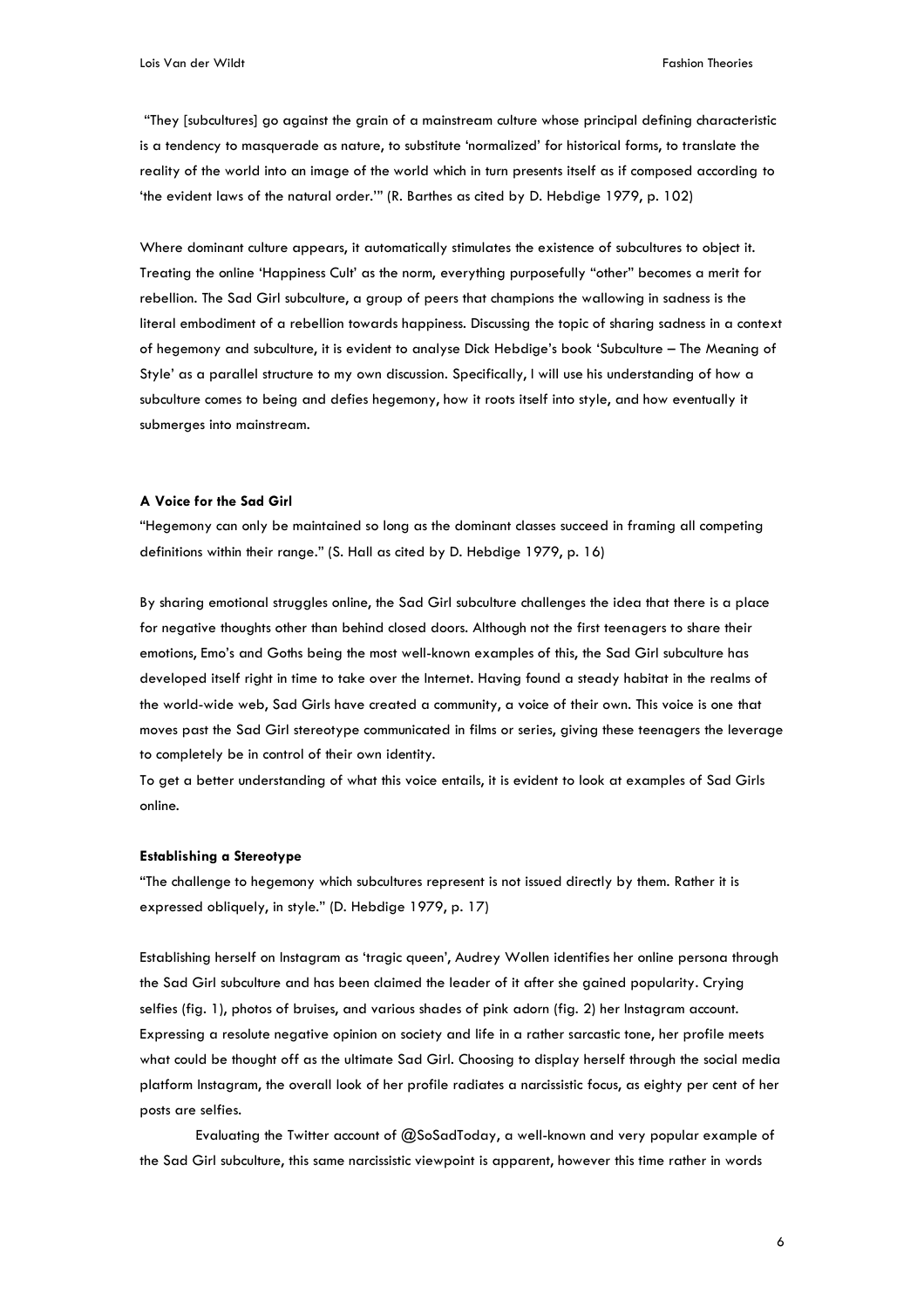than in images. Tweeting things like: "Oops totally didn't mean to be too fragile for this world," her satirical and ironic way of communicating self-loathing comes across immediately.

Both having concurred a significant position within the Sad Girl subculture, their popular way of communicating quickly became one to aspire and follow. Their voice became a unified one to express sadness within the Sad Girl subculture, and society's obsession with labelling and defining manifested a stereotype out of these girls sharing negative emotions. This unified voice Hebdige explains in the idea that subcultures initially form through a common resistance. Once the media discovers subculture, it reacts to this with an immediate (sometimes unconscious) aversion and the need to identify this subculture by reducing it to an overall idea. (D. Hebdige 1979, p. 94) A Sad Girl now means you are quirky, sassy, inherently self-obsessed, often neurotic and ultimately, sad. "The sad girl is sarcastic, witty and self-deprecating. She listens to better music than you and might spend her alone time watching French films from the '60s or angsty TV shows from the '90s. The Sad Girl has a killer sense of style… She's funny in a #dark way because she likes her comedy like she likes her coffee: "dark, bitter and too hot for you."" (S. Gore 2014) someone says on Tumblr, "Her brand of melancholy has an air of weariness, disillusionment, and above all things an awareness of being looked at." (L. Zolads 2014) says another source.

Singling out the word "brand" in this sentence, it is important to establish that the Sad Girl stereotype circulating the Internet has enquired physical characteristics next to personality traits. Stressing the link between subculture and style, Hebdige defines style as part of a subculture's alternative value systems to differentiate themselves from the 'parent culture'. This separation is achieved materially through the subculture's adoption and adaption of objects seen by the group as meaningful. These objects form the collective self-image of the culture. (S. Hall as cited by R. Guins and O. Z. Cruz 2005, p. 364) "It is through the distinctive rituals of consumption, through style, that the subculture at once reveals its 'secret' identity and communicates its forbidden meanings. It is basically the way in which commodities are used in subculture which mark the subculture off from more orthodox cultural formations." (D. Hebdige 1979, p. 103)

In this context, The Sad Girl aesthetic is the gloomy equivalent of the positive image that is central within the online 'Happiness Cult'. Both relying on the same formula of commodification, they share the quality of narcissism, superficiality, and identity performance, making it hard to acknowledge this subculture as a counter-reaction to the overly fake online happiness in the first place.

Others however, rule in favour of the expression of this aesthetic and vouch this movement does have a political potential that stems away from personal needs and communicates an alternative for this happy archetype.

#### **Politically Engaged or Addicted to Attention?**

"The meaning of subculture is, then, always in dispute, and style is the area in which the opposing definitions clash with most dramatic force… But it ends in the construction of a style, in a gesture of defiance or contempt, in a smile or a sneer. It signals a refusal. I would like to think that this refusal is worth making, that these gestures have a meaning, that the smiles and the sneers have some subversive value, even if, in the final analysis, they are… just the darker side of sets of regulations." (D. Hebdige 1979, p. 3)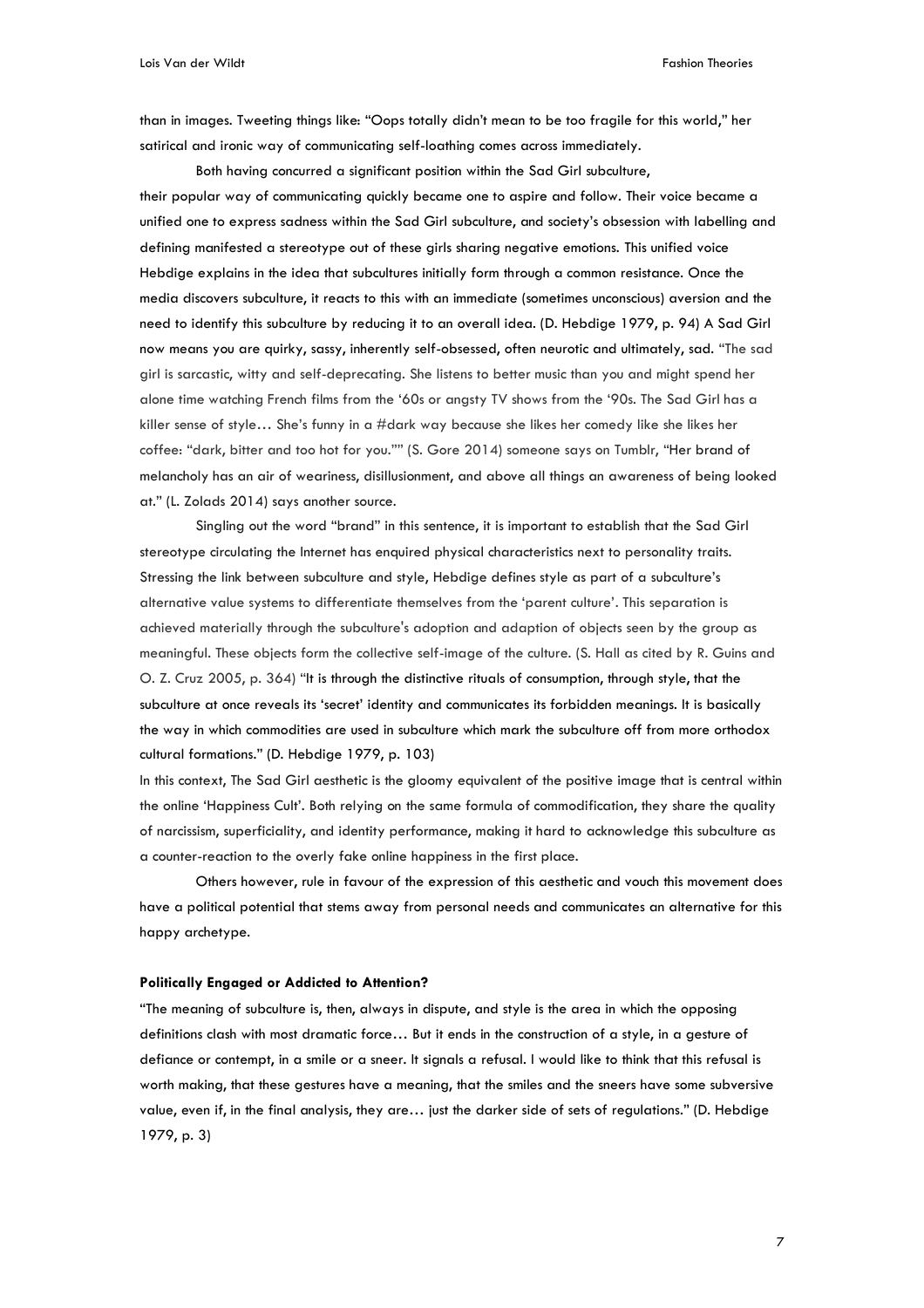Having established the Sad Girl stereotype, the next step is to investigate how these Sad Girl figureheads are perceived online, and how they are influencing society. To determine this, we first have to look at the motivations behind this branding of the online self as Sad Girl. This becomes apparent when revisiting and comparing the profiles of @SoSadToday and Audrey Wollen.

Audrey Wollen seems to have found a political voice through adopting a Sad Girl Aesthetic. When analysing the actual content of Wollen's profile it becomes noticeable that this focuses on something other than an outlet for personal struggles, as she addresses women and society in general as the main topic of her content (fig. 3). This adds another layer to her online presence that moves away from narcissistic needs and centres around her belief that the sadness of girls should be reframed as an act of political protest rather than a personal failure. (T. Tongco 2015) Here, her motivations are different from those who insistently try to control a self-image to fit the "sad" norm. "Style in subculture is pregnant with significance. Its transformations go 'against nature', interrupting the

process of 'normalization'. As such, they are gestures, movements towards a speech which offends the 'silent majority'" (D. Hebdige 1979, p. 18)

Although consciously wheeling in attention through the attractiveness of the Sad Girl aesthetic, Wollen's 'Sad Girl Theory', the name she uses to define her purposes online, is an action towards refuting the connection of girls' sadness to being passive, self-involved or shallow. (fig. 4) With this she aims to uncover the patriarchal natured properties assessed to women and delivers a direct critique to the idea that women need to be happy all the time.

Kate Durbin, author of the essay 'The Teen Girl Tumblr Aesthetic', claims that "girls can teach us something about what it's like to always be seen as a thing, as less or other than all that you are, and what you can do with that position of abjection if you are brave. The aesthetic is at once purposefully campy and disarmingly earnest; artifice and vulnerability bleed together until you can't tell the two apart." (K. Durbin as cited by L. Zoladz 2014) She celebrates @SoSadToday as the perfect example of this. Whilst focussing on herself entirely and therefore almost counteracting the connotations Wollen tries to set Sad Girls free off, @SoSadToday might also make use of messages with a hidden political quality. Analysing the correlation between style and subcultures, Hebdige explores the idea that a subculture's style might solely be appreciated for its aesthetic, as art. However, he quickly moves away from this idea, stating that a subculture's style only has relevance in the context of social articulation and is always part of a system that creates meaning. (D. Hebdige 1979, p. 129)

To comprehend what Kate Durbin tries to illustrate, it's evident to look at a some of @SoSadToday's Tweets. First, through Tweets such as: "can i interest you in being obsessed with me", and "does my emotional instability turn you on?", it becomes apparent there is a clear awareness of being seen. The aspect of discarding the stereotype of the happy perfect girl is also clearly portrayed, with the Internet personality Tweeting out things like "determined to not get my life together". The same article citing Kate Durbin talks on about @SoSadToday and states "For girls who are aware that our culture expects them to be benignly happy, shiny objects—smile for me, baby—there can be a defiance in not only embracing sadness online, but cultivating a kind of ambiguity as to where the performed feeling ends and the "genuine" feeling begins." (K. Durbin as cited by L. Zoladz 2014)

Re-evaluating both Sad Girl examples, this blurring divide between private and public might be the case in the eye of the beholder, however both Sad Girls seem to be consciously aware that their online persona is ultimately a construction. Assessing Audrey Wollen's profile, she makes use of the attractiveness of the Sad Girl aesthetic, whilst using her actual content to communicate a literal political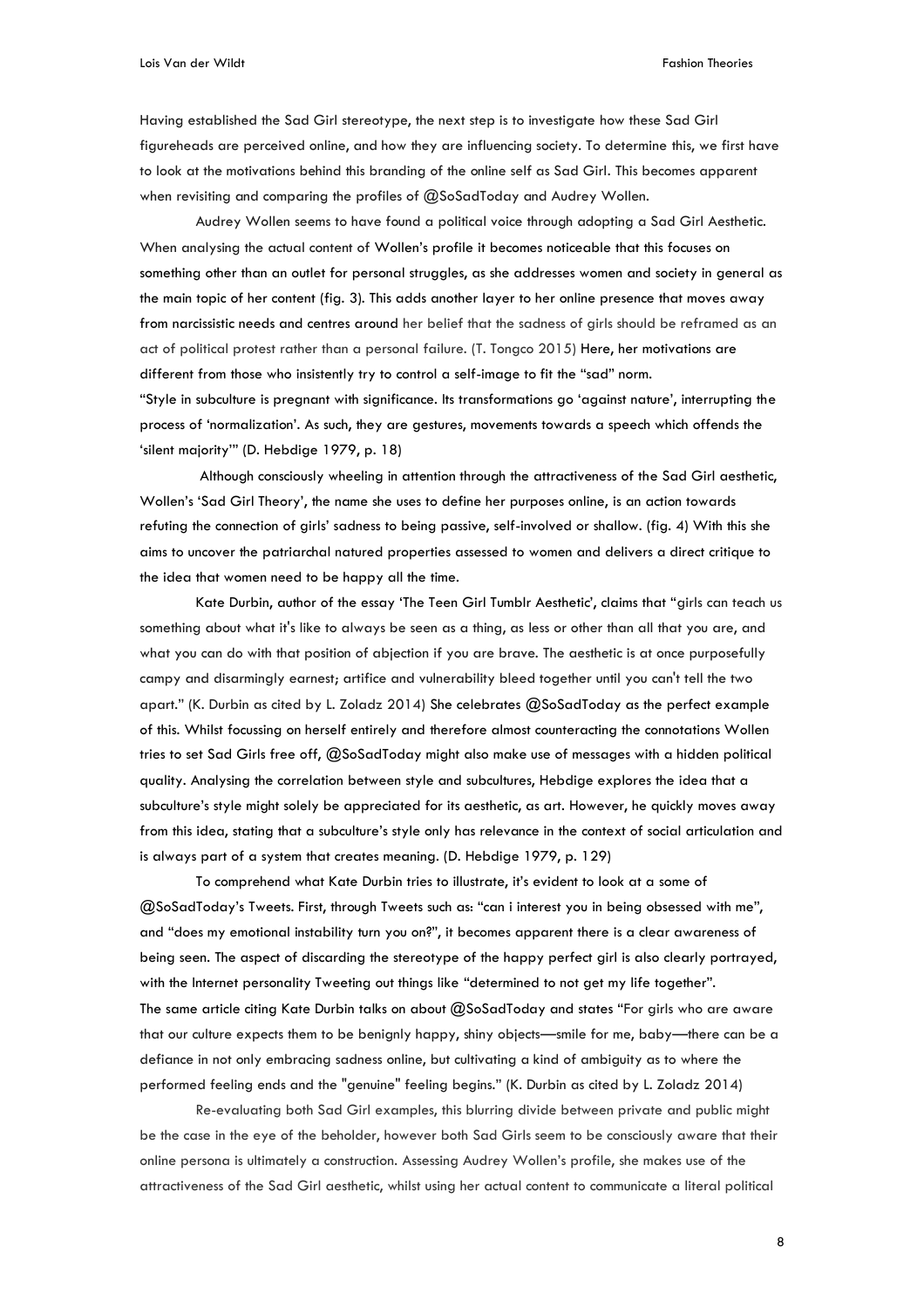statement against the hyper-positive demand of society. This creates a clear division between the superficial factors of her online identity (aesthetic) and the motivation of her offline-self presented in the content of her online profile.

For the anonymous personality behind @SoSadToday, her offline self and her online identity seem less separated. As a real person who started this anonymous account as an outlet for her emotions, @SoSadToday found other ways to separate her offline personality from her online character. The highly personal communication online creates the perception of a real girl that is struggling with mental health issues, and dwells in melancholy and satire. The humour she utilizes provides a wall between her supposedly feelings and the ones she communicates online. This humoristic factor is what makes her able to talk about the mental illness she is suffering from without the limitation of being connected to the negative stereotypes surrounding mental illness.

# **3. From Subculture to Mainstream**

"The cycle leading from opposition to defusion, from resistance to incorporation encloses each successive subculture." (D. Hebdige 1979, p. 100)

Whether the motivation behind this Sad Girl subculture is to reform female stereotypes, to find an outlet and support or to gain attention, what is more important is how these girls are perceived by society, particularly other teenage girls and furthermore, how the Sad Girl subculture has grounded itself in mainstream media.

#### **Reaffirming Stereotypes**

"Everyone that exists online is part of a performance or is being performative, I don't think [a strict version] of authenticity exists — we are mediated by technology and language… But I like the idea of Audrey Wollen performing Audrey Wollen without the space of a clearly artificial title or stage." (A. Wollen as cited by T. Tongco 2015)

Having a serious conversation on negative emotions offline is not the same as throwing those emotions on social media. When expressing negative emotions on the Internet, or anything for that matter, it latches onto your online image. In the previous chapter I have illustrated the fast pace at which the Sad Girl gained a myriad of "added" characteristics and eventually became a stereotype, a norm on its own. No matter what the reasons are behind adopting this Sad Girl appearance, by directly linking the expressing of sad emotions to an online performance that comes with a fully extinguished style, what first seems as an innocent attempt of a teenager to belong to a safe community and talk about her problems becomes a superficial cry for attention and an act of self-pity. This combination of the superficiality society connects to style, the doubt if the girls that express this style actually experience feelings of sadness and the blurring lines between true identity and identity performance reshapes the stereotype Audrey Wollen tries to free girls off. The notion that girls who express sadness are merely looking for attention.

#### **Depressed or Trying Out a New Look?**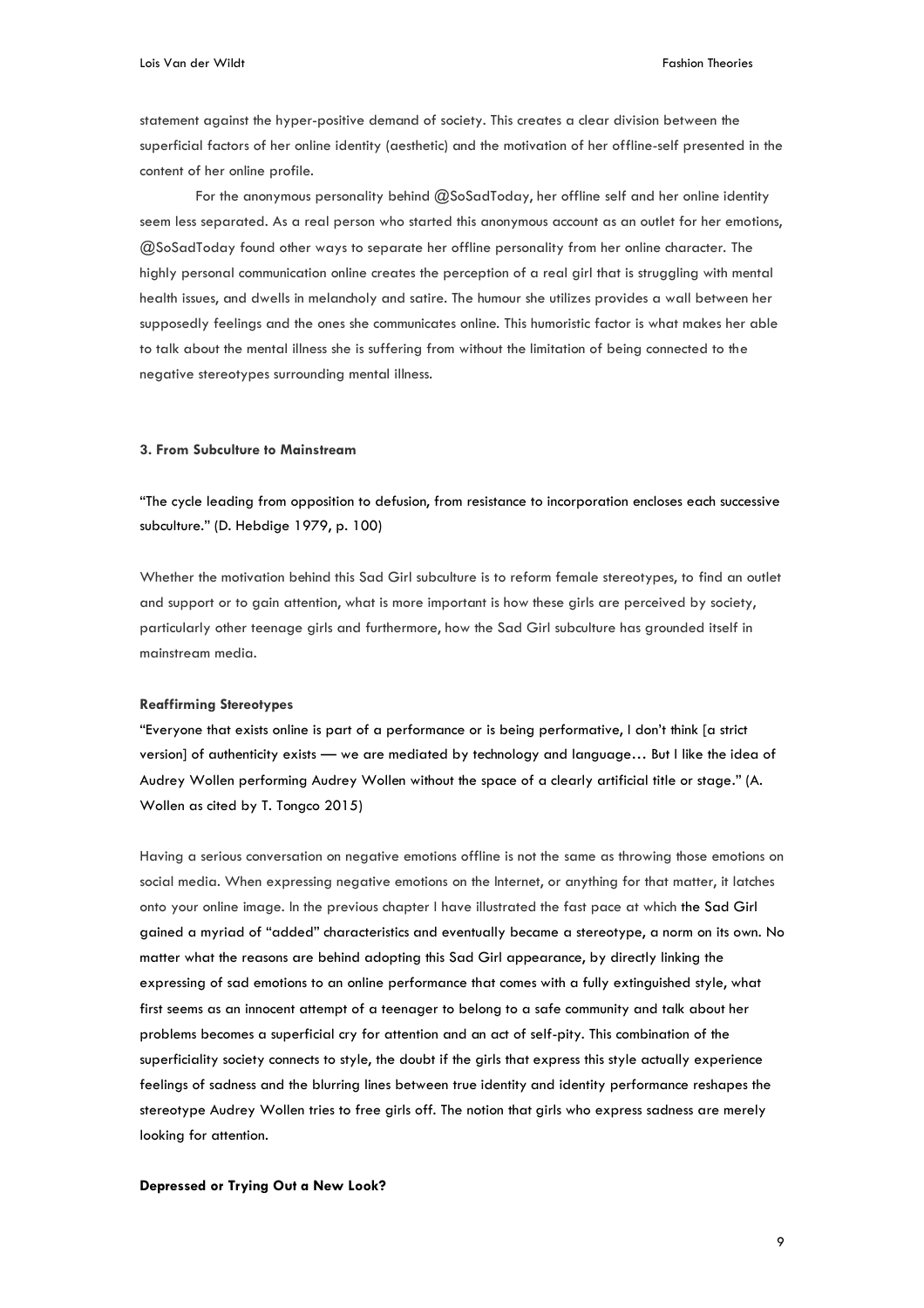"They have blurred the lines between those who latch onto the dark aesthetic photos popping up, and those who are struggling with mental illness and a deeper, more pervasive kind of sadness." (H. May 2015)

Here we have finally reached the potential danger the Sad Girl aesthetic can bring to the table. By expressing a style that attributes elements of depression, anxiety and other mental illnesses, Sad Girls use these mental illnesses as an accessory of online identity construction. This harms the legitimateness of having a mental illness and condenses it to an aesthetic that is meant to be attractive and mysterious. "There's an undeniable allure… in embroidering "sad girls club" onto your jean jacket or reblogging an angsty post on Tumblr, which, as with any other subculture, makes for a good marketing technique." (H. May 2015)

As I briefly described before, just as the 'Happiness Cult' builds a network of commodities around "being happy", the Sad Girl subculture reduces mental illnesses to a set of things that can be bought. Both represent a culture of conspicuous consumption (D. Hebdige 1979, p. 103) that invites brands to create a market for these commodities and capitalize on the idea that mental illness is "cool". What this also puts into action is the deconstruction of the Sad Girl subculture as a meaningful countermovement to the creation of a new stereotype that can be held up to the same standard as that of the "happy girl". Hebdige explains that ultimately, once a subculture is recognized by people other than its members, what was once subversive, rebellious, and radical, is now contained and the resistant power of the subculture begins to die. (D. Hebdige 1979, p. 130)

# **Joking About My Mental illness**

"If I'm going to alienate you, I want to curate that alienation. I want to craft the persona that turns you off. I don't want the real me, my vulnerabilities and humanity, to leak out and make you run. I don't want to have needs . . . so I deflect my vulnerability into humour or 'wise platitudes.'" (M. Broder as cited by H. Mlotek 2016)

Twitter account @SoSadToday is at the textual root of the Sad Girl stereotype. Instead of reshaping characteristics of mental illness into an aesthetic, she reworked them into funny Tweets. A Sad Girl is witty, sarcastic and bluntly satirical at times. She does not show weakness, or how she is really feeling; she dresses up her sadness in an amusing performance. The New Yorker claims that we don't always have to say precisely what we feel in order to say something true. (H. Mlotek 2016) In this context, humour is the password to Sad Girl member club, it is the safe word to disguise the core of a real problem and the trigger word for the mainstream to start paying attention.

Using humour as a vehicle for expressing mental health problems proves to be both affective and affectively distorting. The person behind @SoSadToday claimed to use humour as a coping mechanism, a way to distance herself from her feelings and relativize them in order to feel better. Coping with reality is something it does not provide, instead it brought along an enormous following that related to her silly words and decided to express themselves in the same way. (M. Broder as cited by H. Mlotek 2016)

Humour is arguably the catalyst that brought the Sad Girl subculture and its expressing of mental health problems to the mainstream. Without having to display vulnerability and deal with the stigma around mental illnesses, everyone is now free to use words such as 'OCD', 'depressed' and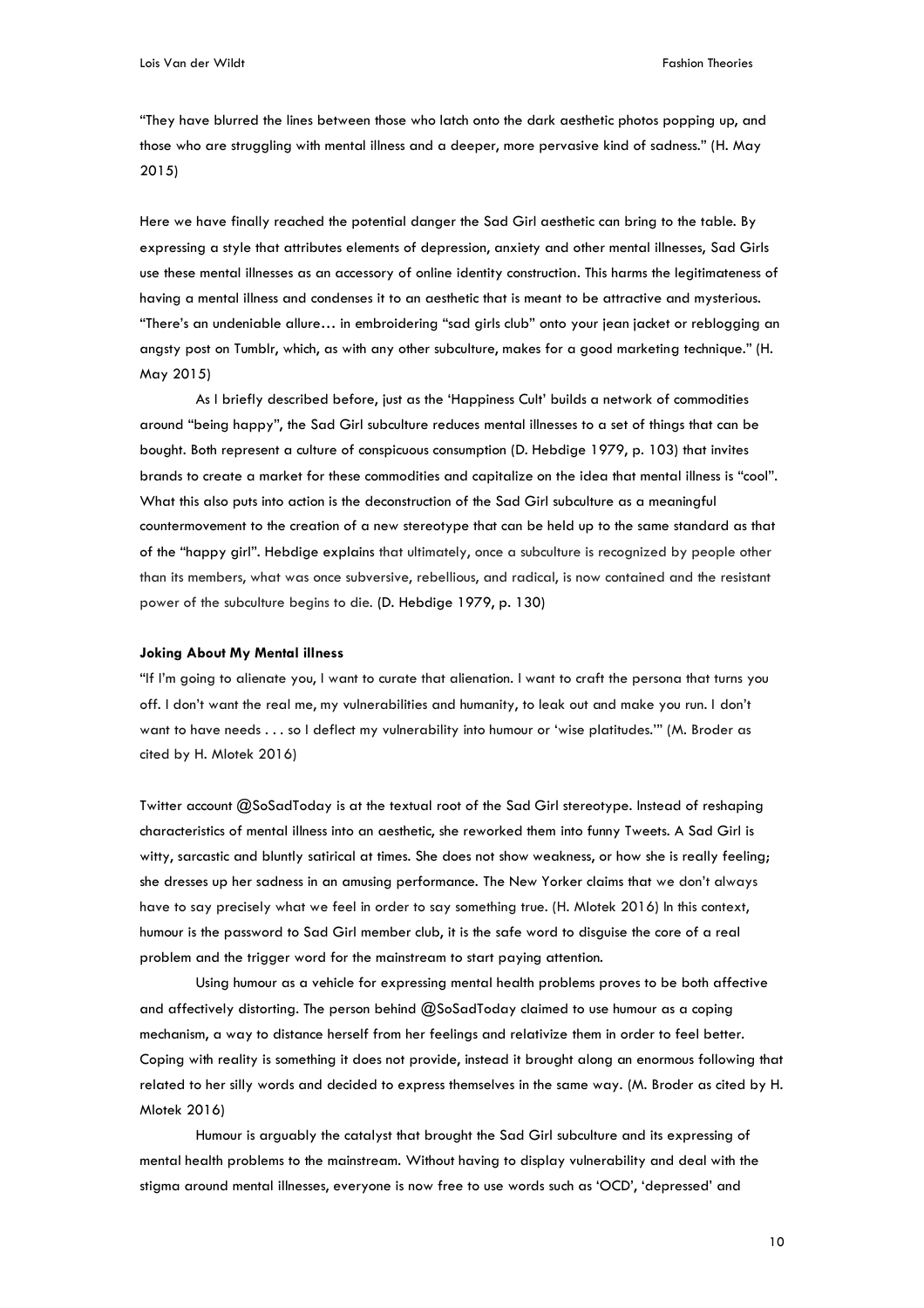'mental' in their daily internet conversions. The appropriation of terms used in the context of mental illness led to a number of popular ways to take a mental illness and make it into something desirable. The biggest trend in sharing emotional struggles right now? Memes.

The use of memes is the first and the biggest trend to communicate mental health problems. Applying the same humorous words @SoSadToday uses to images, memes are a multifunctional outlet that fits within every social media format. (fig. 5)

Besides humour and the combination of words and images, what adds to memes' success rate is its anonymity.

"The interesting thing about memes is that if it doesn't have a watermark, you don't know where it originated." (W. Syfret 2017) The ability to share mental struggles in memes is liberating and creates an easy out from the judgement that comes with having a mental illness.

The ease to copy-paste a meme into every social media platform without having to add own input makes sharing these memes very attractive. The sharability of these word and picture combinations is extremely popular with teenagers, who are constantly on the hunt for things to define themselves by. What memes also have is a factor of "sameness", an instant connection to everyone that relates to the same meme and everyone who shared it before them. Memes have the ability to foster a sense of community that creates the feeling of not being alone, and might provide people with the strength to talk about mental illness once finding an outlet online. (W. Syfret 2017) Memes may even have the ability to open up a new conversation about mental health in general and re-assess the taboo surrounding the expression of emotional struggles without having to compete the notion of happy as the only tolerable expression of online identity.

Entering however the territory of mainstream media, this negatively toned expression in the form of memes can be seen as a direct attack on the online 'Happiness Cult' as it operates in the same place. "Pessimism is bracing and often very funny. It is also consoling, in that it relieves us of the burdens borne by the optimist: the need to insist it's getting better, the enervating search for good news, the rule-driven need to get the pointless job done." (B. Appleyard 2015) Nevertheless, by looking at pessimism as a direct opposite to positivism in the same realm of mainstream social media use, pessimism loses its power as favourable "underdog" and is treated the same as its positive counterpart. The mainstream has taken away its political potential to undo unfortunate stereotyping, and like positivity it is now just a form of attention seeking and fighting in a game for popularity. It is even arguable that this form of sharing mental health problems can no longer be seen as that. It is reduced to another commodity to be attractive to peers and be in the know of what is trending online. "The sicker and more disturbing the meme is, the more comforted I feel inside. It's like the "Oh so I'm not the only one" or "There are people who are more fucked than I am" sort of comfort. I feel memes are an anaesthetic for us, the underachievers." (A. D. Barman as cited by S. Krishnan 2017) Finding pleasure in the comparing of misery to that of others creates the complete opposite effect of the opportunity to engage in further meaningful conversations on mental health I described before. It appoints instead of a taboo, a certain desire to having mental health problems and it is this movement transcending to the mainstream that increased the desire to relate to these types of memes and thus treats mental illness on the same level as being popular online.

**Teens and the Realms of the Internet**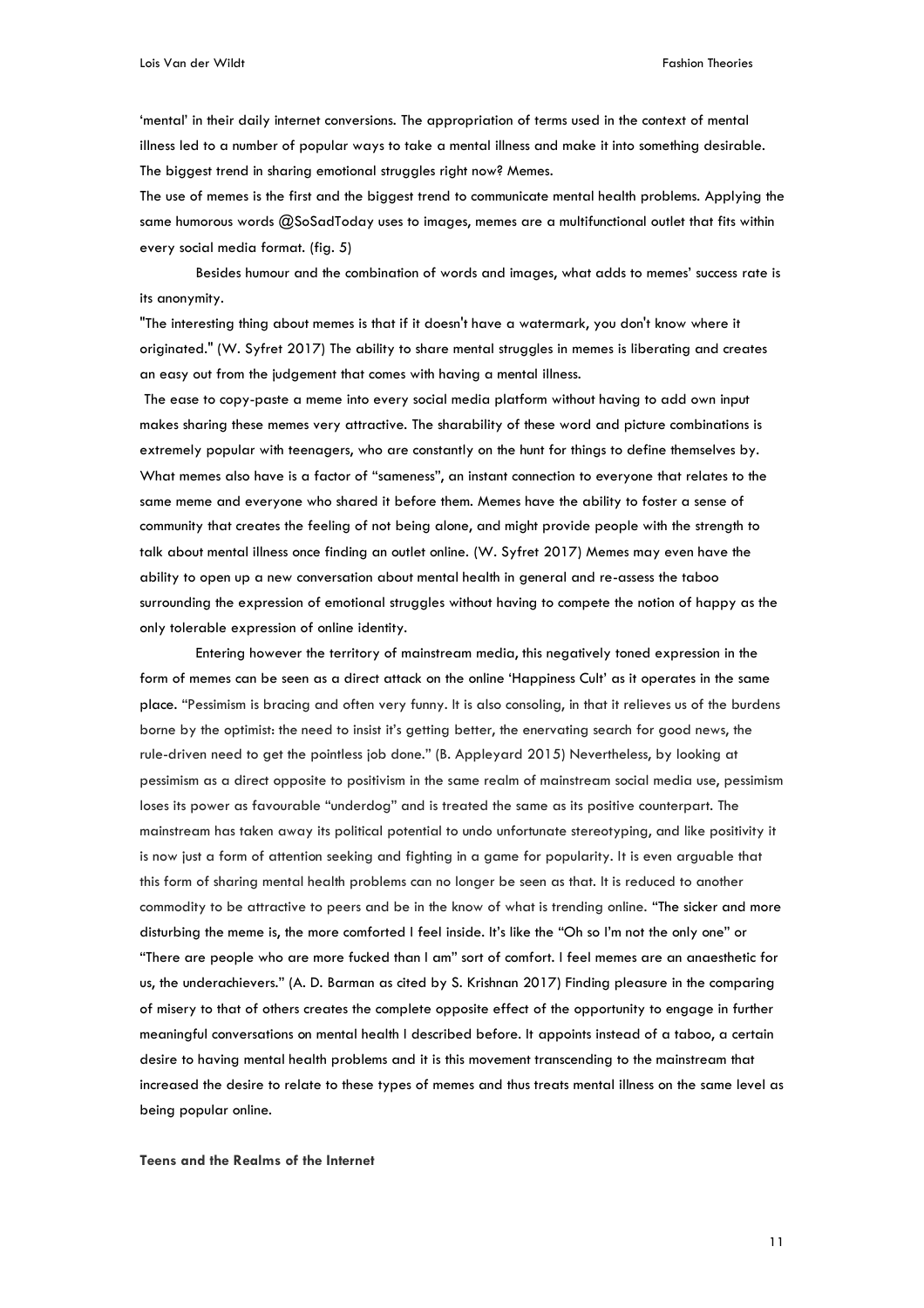"I make memes instead of seeing a therapist which would be funny if it wasn't true." (J. Nathanson as cited by W. Syfret 2017)

Besides looking at the positives and negatives of sharing mental health problems in a mainstream setting, it is as important to consider if this is an unavoidable effect of the digitalisation of teenagers' lives and society as a whole.

Using Danah Boyd's extensive research on the social media use of teenagers, I will try to illustrate the correlation between this glamorisation of mental illnesses and the sharing behaviour of teenagers.

Having discussed the identity construction online by both the sad and happy equivalent of the Internet, it seems the emergence of social media developed both an opportunity and an obligation to consciously create an online self. Discussing the context of social media and its use by teenagers, Boyd discovered that teenagers chose to represent themselves in different ways on different sites with the expectation of different audiences and different norms and argues that sometimes these choices are conscious attempts by individuals seeking to control

their self-presentation. This need for control comes from a lack of agency in the offline world. Referring to the Internet, she mentions that "In one realm, however, their power is supreme; they control their evaluations of one another. That is, the kind of power they do have is status power: the power to create their own status systems based on their own criteria." (D. Boyd 2014, p. 38, 141) Sherry Turkle suggests that "the internet could—and would—free people of the burdens of their "material"—or physically embodied—identities, enabling them to become a better version of themselves." (S. Turkle as cited by D. Boyd 2014, p. 37) This sounds significantly accurate in the context of the prevailingly happy selfpresentation Instagram and suggests this process of happiness sharing is an expected result of the nature of the internet. Boyd even addresses the need to be perceived as happy online by stating "They [teenagers] may want to be seen as cool among their peers, even if adults would deem their behaviour inappropriate. Teens may wish to be viewed as confident and happy, even when they're facing serious depression or anxiety." (D. Boyd 2014, p. 49)

Using Goffman to further explain the idea of online identity construction, Boyd states that "what we convey to others is a matter of what we choose to share in order to make a good impression and also what we unintentionally reveal as a by-product of who we are and how we react to others." (D. Boyd 2014, p. 48) This need for teenagers to communicate who they are, and more importantly how they are feeling results in a constant strife to share with their peers without having to give away too much. Boyd describes this as youth's new definition of privacy and uses the example of sharing emotions through song lyrics to create a distance and the ability to only share with peers who relate and thus understand. (D. Boyd 2014, p. 66) This brings us to the sharing of mental health issues.

As teenagers find new ways of creating privacy from authority figures, they forge messages that are uncomprehensive for these figures and thus get misinterpreted. The inaccurate perceiving of teenagers and their online expressions by society leads to a mistrust of teenagers towards authority figures and therefore they feel the need to share their struggles online. "By imagining teens as balls of uncontrollable hormones, society has systematically taken agency away from youth over the past century. The current state of mental health infrastructure is so fractured that it often results in children being doubly oppressed." (D. Boyd 2014, p.95) Boyd continues saying that "The structured and restrictive conditions that comprise the lives of many teens provides little room for them to explore these issues, but social media gives them a platform and a space where they can make up for what's lost." (D.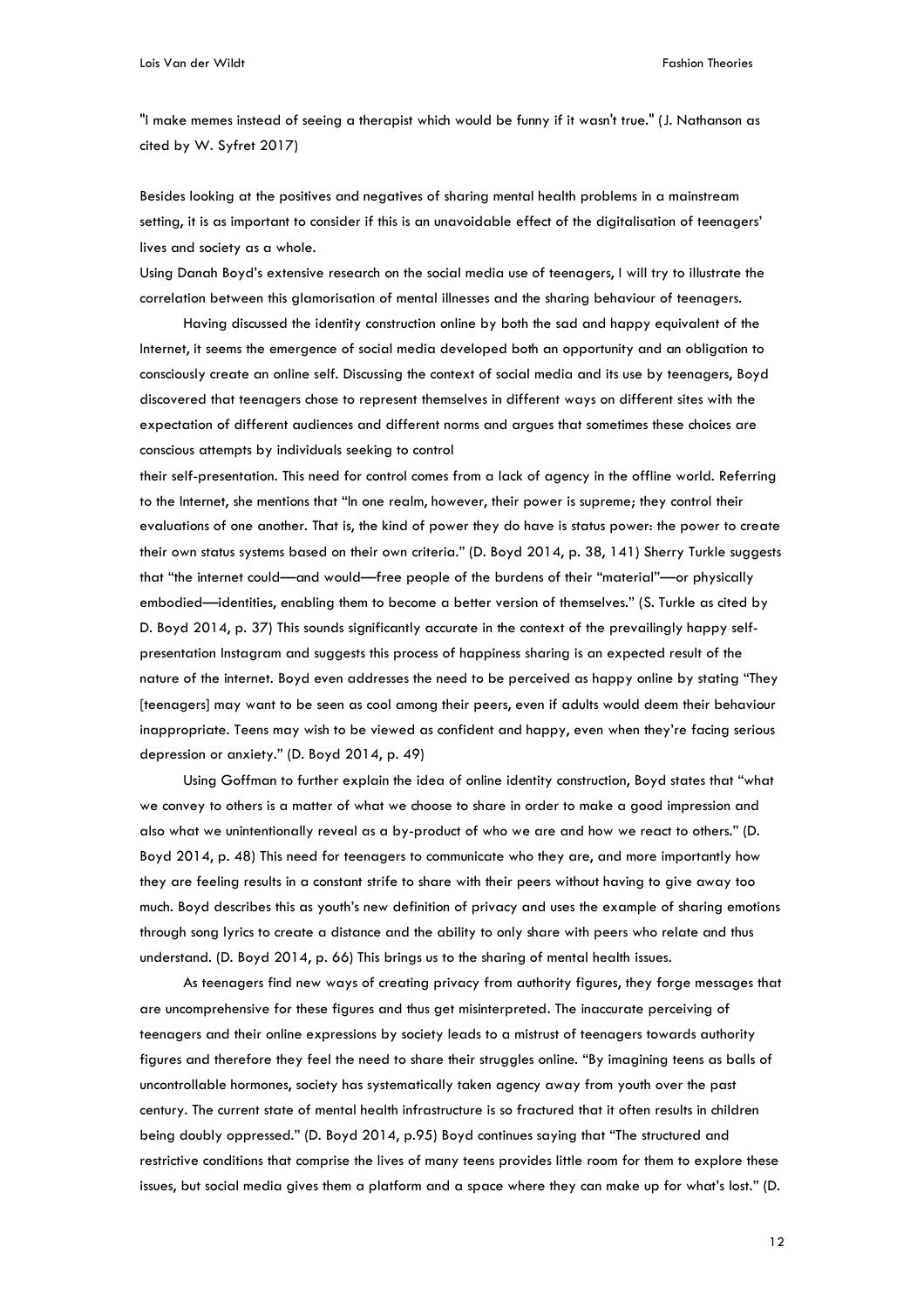Boyd 2014, p. 95) When teenagers with mental health issues feel isolated in a society that does not take them seriously, they turn to social media to display their pain to the world. Their desire to be in public leads to an open display, whilst their need for privacy against authority figures makes them express their struggles in the form of encoded messages or as an anonymous online persona.

Whether encoded or anonymously posted, teenagers use their online expressions as a vehicle for status. Boyd searches this need for status in celebrity culture. "Teenagers learn to engage in acts of drama just as they learn different tactics for acquiring attention from others. One of the ways that they develop these sensibilities is through celebrity culture." (D. Boyd 2014, p. 147) Drama is seen in our society as normalcy through popular and celebrity culture, and whilst drama is being popularised, teenagers mirror this idea in their social media interactions. In this way, attention becomes a commodity and drama becomes an aspect of everyday life. Combining the sharing of drama and mental illnesses, a very important issue reveals itself. Having explored the dangers of the sharing of emotional struggling online, wat is perhaps most problematic in this context is the blurring boundaries it creates between being sad and having a mental illness. Although clearly not the same, teenagers now seem to express them in the same way, and more notably they express them to gain status without considering this is morally incorrect.

To illustrate this I will return to the example of the meme. Despite the possibility memes provide to share mental health problems without involving stigma, memes that illustrate a form of emotional struggle are simultaneously used as vehicle for status. When these memes use terms like 'depression' and 'anxiety', they refer directly to mental illness, whether this meme is spread by a person that actually suffers from a mental illness or a person that just uses the desirable factor of sadness to gain popularity. This contributes to the overall idea of society that sharing emotional struggle online is just a teenage cry for attention and belongs to the "normal" display of teenagers' online image. This does not only create more stigma and negative stereotyping surrounding having a mental illness, it also strengthens the glamorisation of mental illnesses online.

Although status is the main motivation behind teenagers' sharing, Boyd describes the ability and possible desire for teenagers to politically express themselves online and she describes memes as a way of doing so. "The production

and distribution of internet memes is a common form of self-expression, but it can also be a form of political speech. (D. Boyd 2014, p. 210) Here in turn, the sharing of memes that talk about emotional struggle can be looked at as something positive as it shows the potential of teenagers to provide a countermovement against the taboo surrounding the sharing of negative emotions and possibly creates opportunity to uplift the stigmatization surrounding having a mental illness. Arguably however, this political ability of mental illness memes can be shut down by society's perceiving of teenagers as apolitical. "Overwhelmingly, public leaders and journalists deem many actions that teens and young adults take in the name of protest as illegitimate." (D. Boyd 2014, p. 209)

# **Conclusion**

"Should an emotion like sadness—dangerously close to the sensitive territory of mental illness—ever be expressed through something as frivolous as taste?" (A. Hines 2015)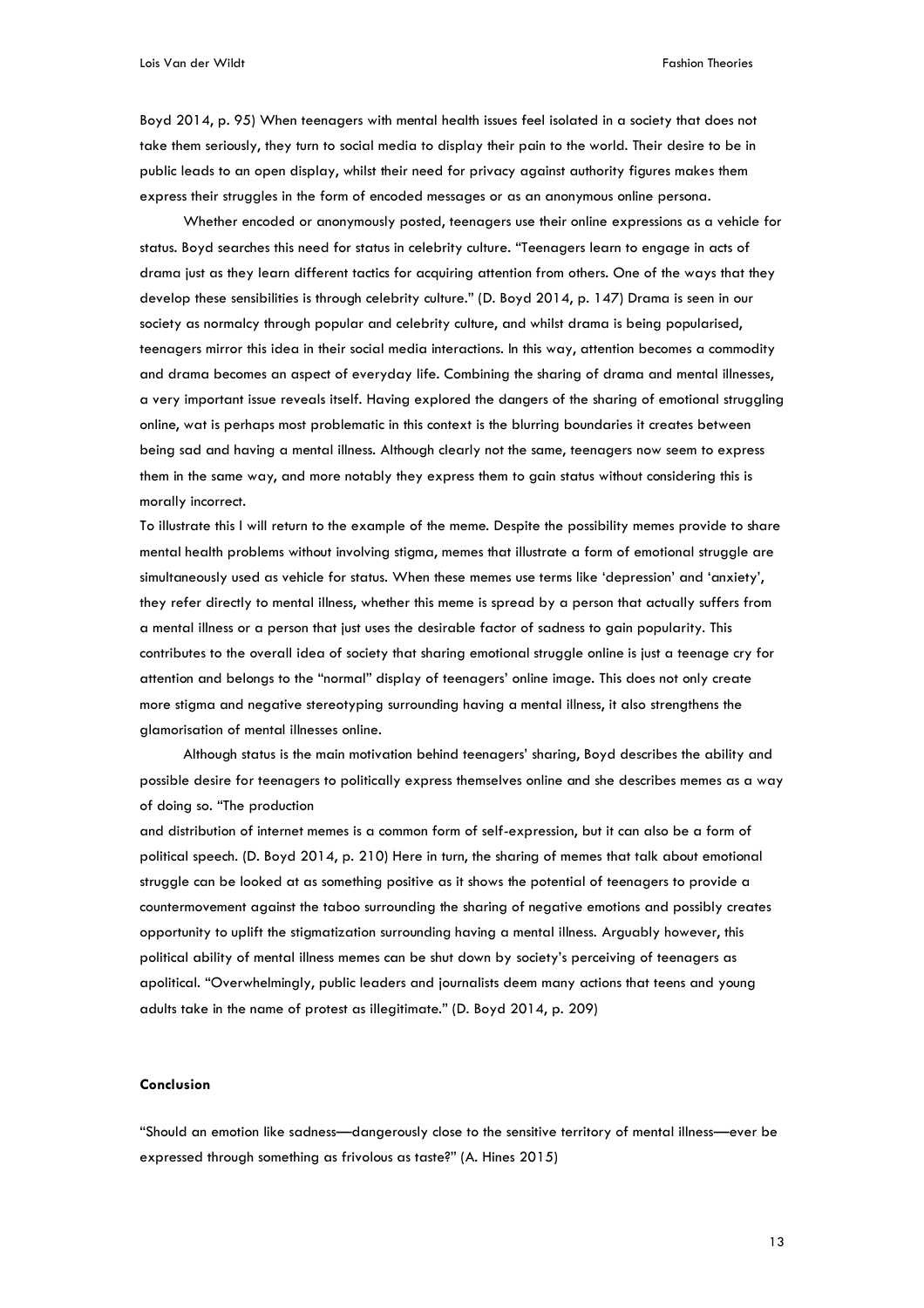Within this paper, I aimed to determine how the glamorisation of mental illnesses online came to being. Focussing on the shift from mental illness as a taboo subject to mental illness as an accessory of online identity construction, I divided my research process into three steps. First, I approached the portrayal of happiness online as the norm. Then I looked at the Sad Girl subculture as a possible act of rebellion and countermovement against the online 'Happiness Cult'. Lastly, I analysed the process of how the Sad Girl subculture entered the mainstream. Connecting this three steps-process with the sharing of mental illness, I looked at the online 'Happiness Cult' as oppression of the expression of mental health issues. When reaching the topic of Sad Girl subculture, I analysed its expression of sadness and ultimately mental illness as an establishment of online identity. Conclusively, I examined how this expressing of sadness entering the mainstream caused a shift in ideas, stereotyping and treatment of mental illness. I came to the conclusion that the answer to my research question is one that includes many factors and that these factors are ultimately stuck in a game of cause-and-effect.

Establishing a norm that is based on happiness and expressed through commodities as a form of identity construction, eventually leads to a subculture that rebels against hegemony through the expression of the complete opposite: sadness. Within the realm of being sad belongs the gradation of suffering from a mental illness and so, through basing a subculture, a construction which equally relies on the expression of online identity through commodification, having a mental illness becomes something desirable within this subculture.

Hebdige explains that when a subculture develops its own stereotype through style and thus commodities, it eventually enters the mainstream and loses much of its initial meaning. In this context, the popularisation of the Sad Girl aesthetic and the use of humour to express mental health problems developed to the adoption by the masses. As the original aim of the Sad Girl subculture was to create an alternative world where girls could express their emotional struggles, now, the motivation behind the expression of sadness focusses mainly on the gaining of status and is subsequently perceived as a narcissistic act for attention. This counteracts the potential for the subculture to uplift the stigmatisation surrounding mental illness and instead dismisses the seriousness of having a mental illness as well as it reestablishes the idea that a person who expresses mental health problems is merely looking for attention.

It is evident that the perceiving of society is more important than the motivation of those sharing. However, moving past the negative effects it has on the stereotyping of mental illness sufferers, what it does do is provoke society to think about mental illness and make teenagers who have no one to share their mental health problems with feel they are able to share online, without having to be ashamed. As Danah Boyd explains, there is an overall lack of validation towards teenagers' feelings and in the context of mental illness this becomes problematic. It is therefore important that teenagers find a venue to share their mental health struggles, in order to feel that they are heard, understood and most importantly, not alone. As our current generation of teenagers is linked to a high rate of mental health problems and spend the majority of its free time online (C. Barr 2016), this dialogue will most likely be held on the Internet. This illustrates that although the glamorisation of mental illness is inherently problematic and causes new negative stereotyping, the ability for teenagers to share their emotional struggles online is fundamental and shouldn't be treated as something wrong or insignificant for that matter.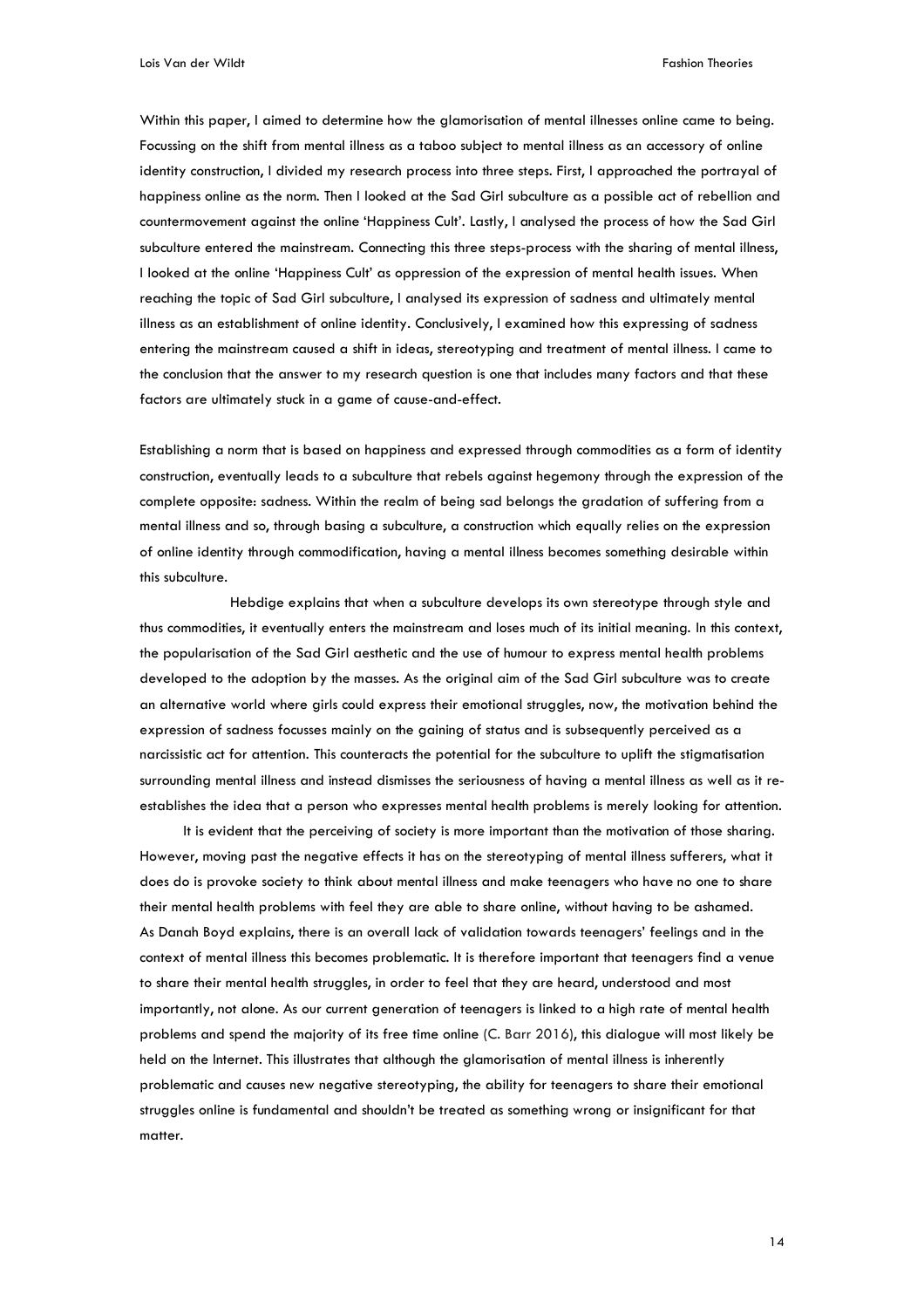# **References**

Appleyard, B., 2015. *The happiness conspiracy: against optimism and the cult of positive thinking*. URL http://www.newstatesman.com/culture/2015/02/happiness-conspiracy-against-optimism-and-cultpositive-thinking (accessed 6.4.17).

Barr, C., 2016. *Who are Generation Z? The latest data on today's teens*. The Guardian. URL https://www.theguardian.com/lifeandstyle/2016/dec/10/generation-z-latest-data-teens (accessed 6.4.17).

Beme, n.d. *Beme*. URL https://beme.com (accessed 6.4.17).

Boyd, D., 2014. It's Complicated: The Social Lives of Networked Teens, 1 edition. ed. Yale University Press, New Haven.

Broder, M., n.d. *so sad today (@sosadtoday)*. URL https://twitter.com/sosadtoday?ref\_src=twsrc%5Egoogle%7Ctwcamp%5Eserp%7Ctwgr%5Eauthor (accessed 6.4.17).

Fishwick, C., 2016. *I, narcissist – vanity, social media, and the human condition*. The Guardian. URL https://www.theguardian.com/world/2016/mar/17/i-narcissist-vanity-social-media-and-the-humancondition (accessed 6.4.17).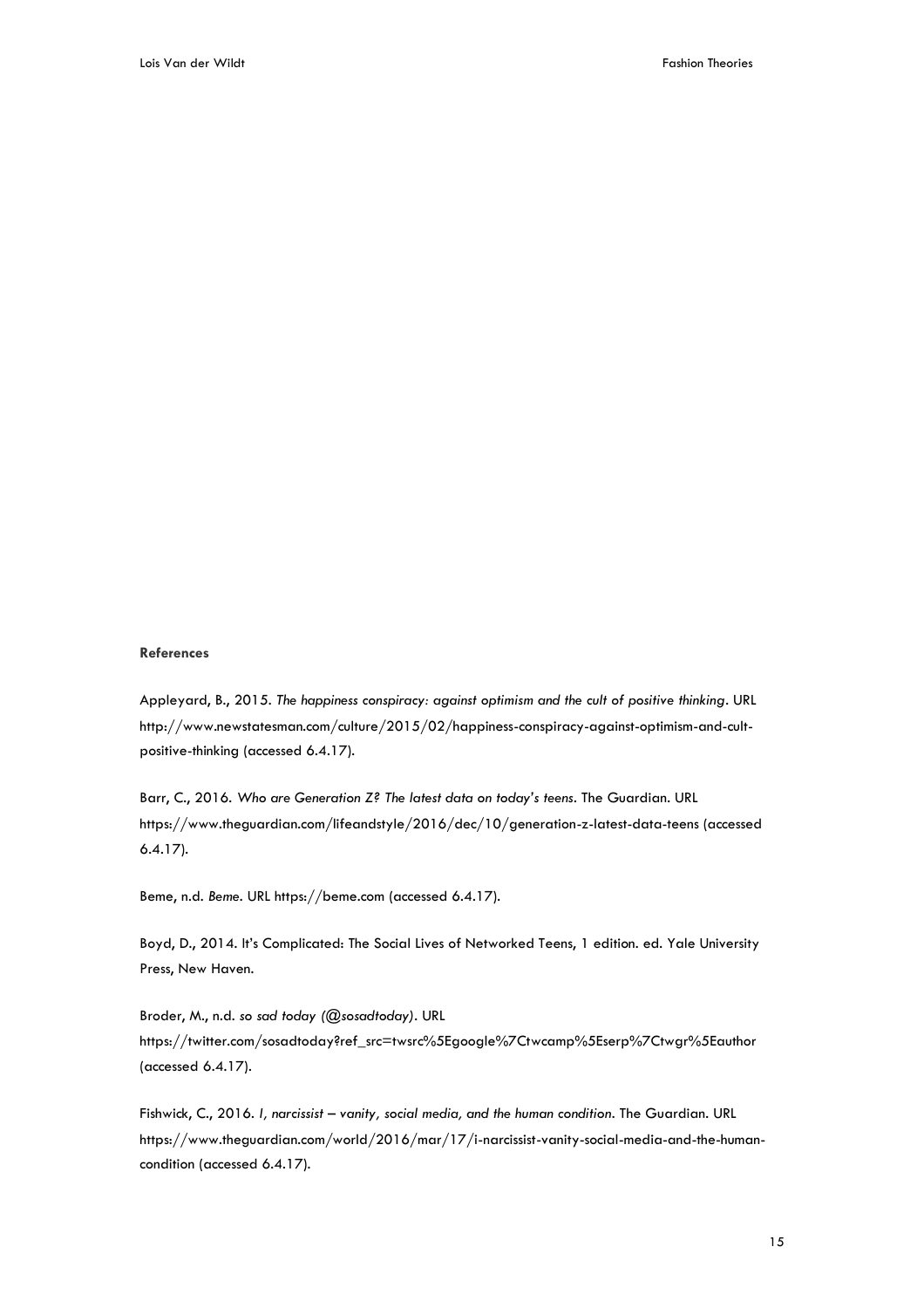Freitas, D., 2017. *The Happiness Effect: How Social Media Is Driving a Generation to Appear Perfect at Any Cost*. Oxford University Press. Oxford University Press, New York.

Gore, S., 2014. *The Rise Of The Sad Girl*. URL http://the-toast.net/2014/07/14/rise-sad-girl/ (accessed 6.4.17).

Guins, R., Cruz, O.Z., 2005. *Popular Culture: A Reader*. SAGE Publications Ltd, London.

Hackett, M., 2016. *Beme is Shutting Down, But Our Work Is Just Starting*. URL https://medium.com/@mhkt/beme-is-shutting-down-but-our-work-is-just-starting-3d4636b37c32 (accessed 6.4.17).

Hebdige, D., 1979. *Subculture: The Meaning of Style*. Methuen & Co. Ltd, London and New York.

- Henricks, T., 2016. *The Happiness Cult. Psychology Today*. URL https://www.psychologytoday.com/blog/the-pathways experience/201605/the-happiness-cult (accessed 6.4.17).
- Hines, A., 2015. *A taxonomy of the sad girl | read*. URL https://i-d.vice.com/en\_gb/article/ataxonomy-of-the-sad-girl (accessed 6.4.17).
- Krishnan, S., 2017. *Is Sharing "Dark" Memes A True Reflection Of Our Anxieties?*. The Quint. URL https://www.thequint.com/health-fitness/2017/01/09/are-memes-just-fun-to-share-orreflection-of-mental-health-social-media-depression-millennials-existential-facebook (accessed 6.4.17).
- May, H., 2015. *How the Sad Girl movement on Tumblr might be making light of mental illness.* URL http://hellogiggles.com/sad-girl-movement/ (accessed 6.4.17).
- Mlotek, H., 2016. *The Hidden Vulnerabilities of @SoSadToday*. The New Yorker. URL http://www.newyorker.com/books/page-turner/the-hidden-vulnerabilities-of-sosadtoday (accessed 6.4.17).
- Newton, P., 2012. *I Facebook, Therefore I Am.* Huffington Post. URL http://www.huffingtonpost.com/pamela-newton/facebook-identity\_b\_1818281.html (accessed 6.4.17).
- Paul, A.M., 2011. *The Uses and Abuses of Optimism and Pessimism.* Psychology Today. URL http://www.psychologytoday.com/articles/201111/the-uses-and-abuses-optimism-andpessimism (accessed 6.4.17).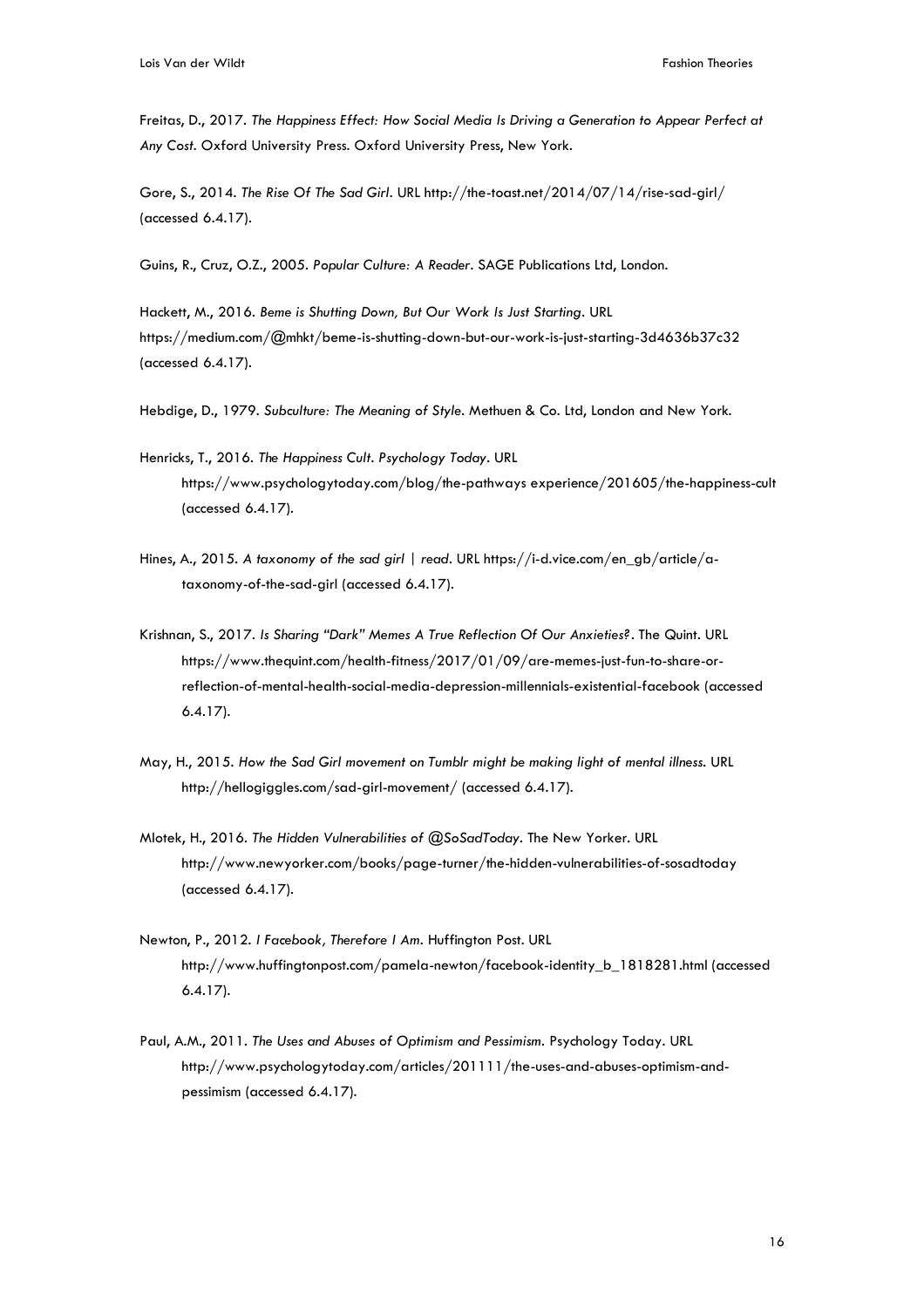- Syfret, W., 2017. How memes taught millennials to talk about mental health | read. URL https://id.vice.com/en\_au/article/how-memes-taught-millennials-to-talk-about-mental-health (accessed 6.4.17).
- Tongco, T., 2015. *Meet Audrey Wollen, The Feminist Art Star Staging A Revolution On Instagram*. Huffington Post. URL http://www.huffingtonpost.com/entry/audrey-wollen-the-feminist-art-starstaging-a-revolution-on-instagram\_us\_5660dddde4b079b2818e0993 (accessed 6.4.17).
- Wollen, A., n.d. *tragic queen (@audreywollen).* URL https://www.instagram.com/audreywollen/?hl=en (accessed 6.4.17).
- Zolads, L., 2014. *Pretty When You Cry*. URL http://pitchfork.com/features/ordinary-machines/9440 pretty-when-you-cry/ (accessed 6.4.17).

# **Appendix**

# **Images**

Fig. 1 – Instagram post of Audrey Wollen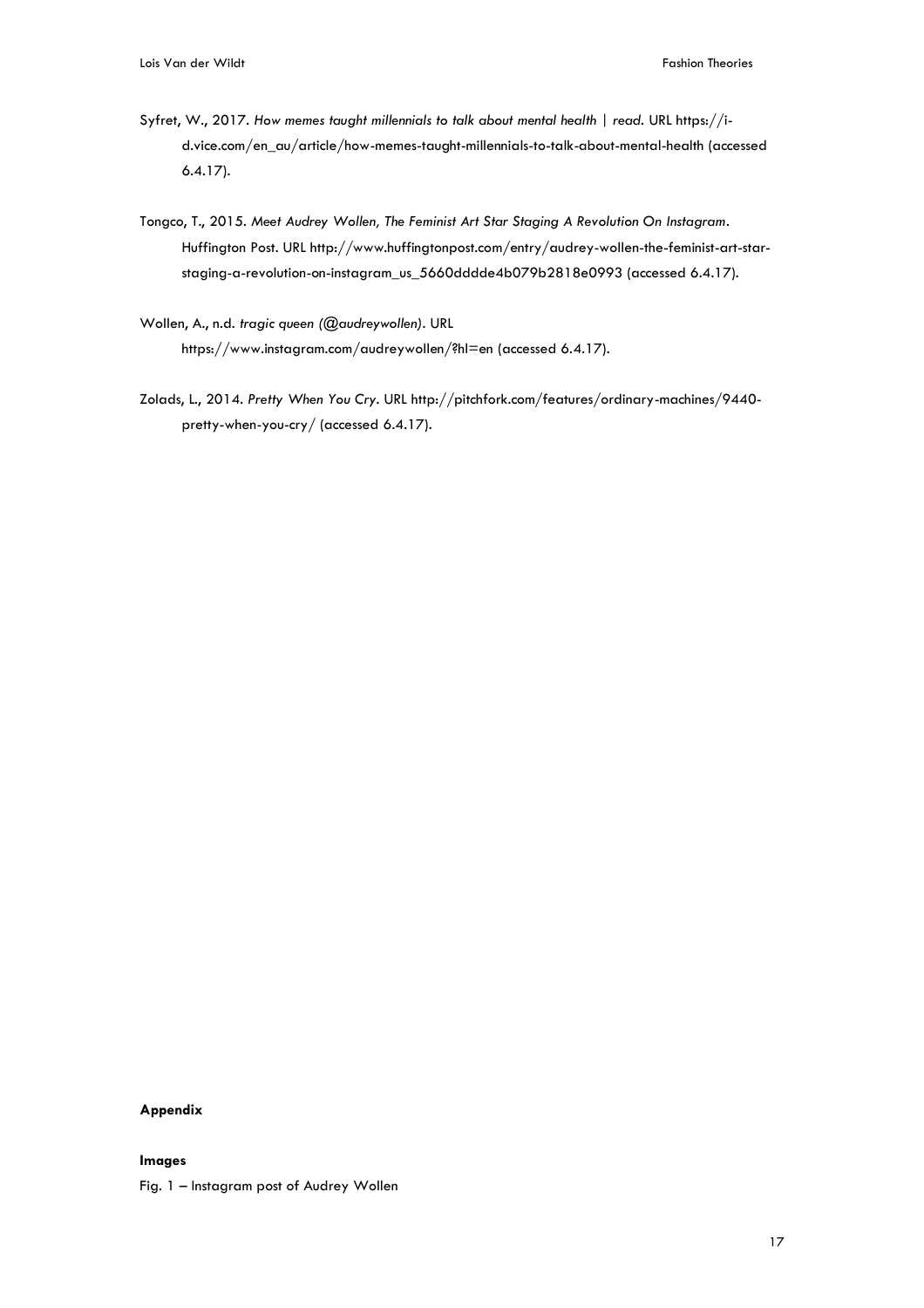Follow

...

**Follow** 



Fig. 2 – Instagram post of Audrey Wollen



audreywollen "no no tyga was enacting a homosocial attraction to kanye Thru kylie, by fucking her, he became erotically entwined w the patriarch! the incestual implication of the kardashian-jenner sister relationship enables the inverted oedipal wish to seduce the father figure for the young rapper tyga who wants to be in bed<br>w the "daddy" of his genre which is<br>obviously kanye" - literally me trying to make friends at this party last night................ load more comments bigblakeeee @eliza\_ranieri robertsplantofficial @niamleeson\_ @builttotrill firstmatekrunch Brilliant suze.13 @kathyanabel  $\circ$   $\circ$ 1,132 likes **NOVEMBER 22, 2015** Add a comment... ...

audreywollen

Fig. 3 – Instagram post of Audrey Wollen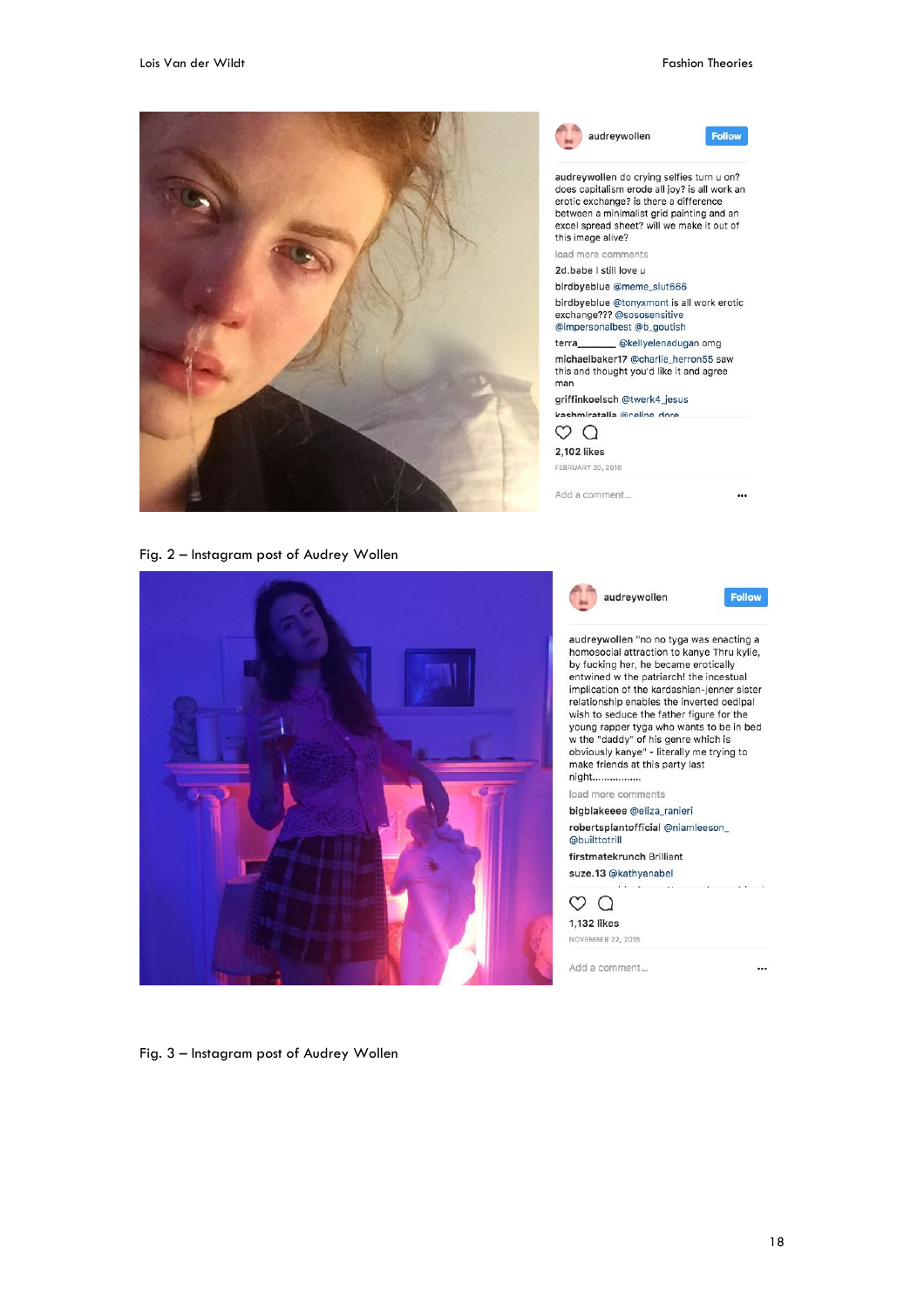



audreywollen



audreywollen [insert low res iphone pic of flowery bruises on girl's ass to imply mildly deviant sexual behavior while still maintaining an air of feminized vulnerability, internet friendly pseudoempowerment in soft blue tones1 load more comments petermakebish poor little baby @audreywollen ohraspberries **Le m** blakelighttragedy @imanilove1994 xena\_bianca @bradclifford nadirerenler kitty.vomit This acc speaks to me on a spiritual level @ollivi.a lilithleft @gertch\_caption

king\_1359

 $\circ$   $\circ$ 

1,085 likes JANIJARY 24 2015

Add a comment...

 $\cdots$ 

# Fig. 4 – Instagram post of Audrey Wollen



Fig. 5 – "Sad meme" that makes use of the term 'anxiety'